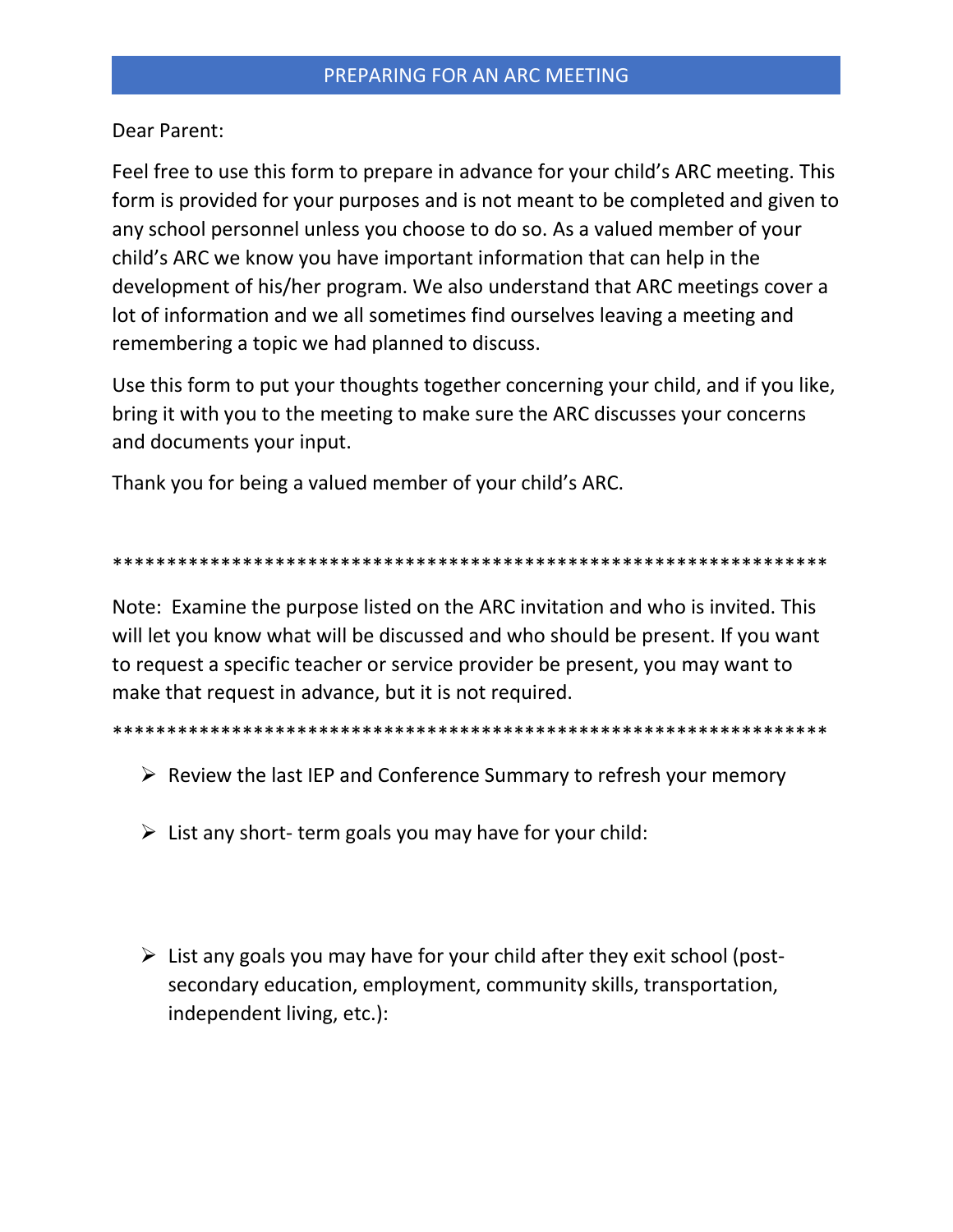Do you have any concerns or celebrations you would like to share about your child?

- ➢ New interests:
- ➢ Recent accomplishments:
- ➢ Strengths:
- ➢ Medical concerns, changes or improvements:
- $\triangleright$  List of medications and potential side effects:
- $\triangleright$  Behavioral concerns, changes or improvements:
- $\triangleright$  Concerns or positives voiced by your child:
- ➢ What has pleased you regarding your child's program and services over the past year: